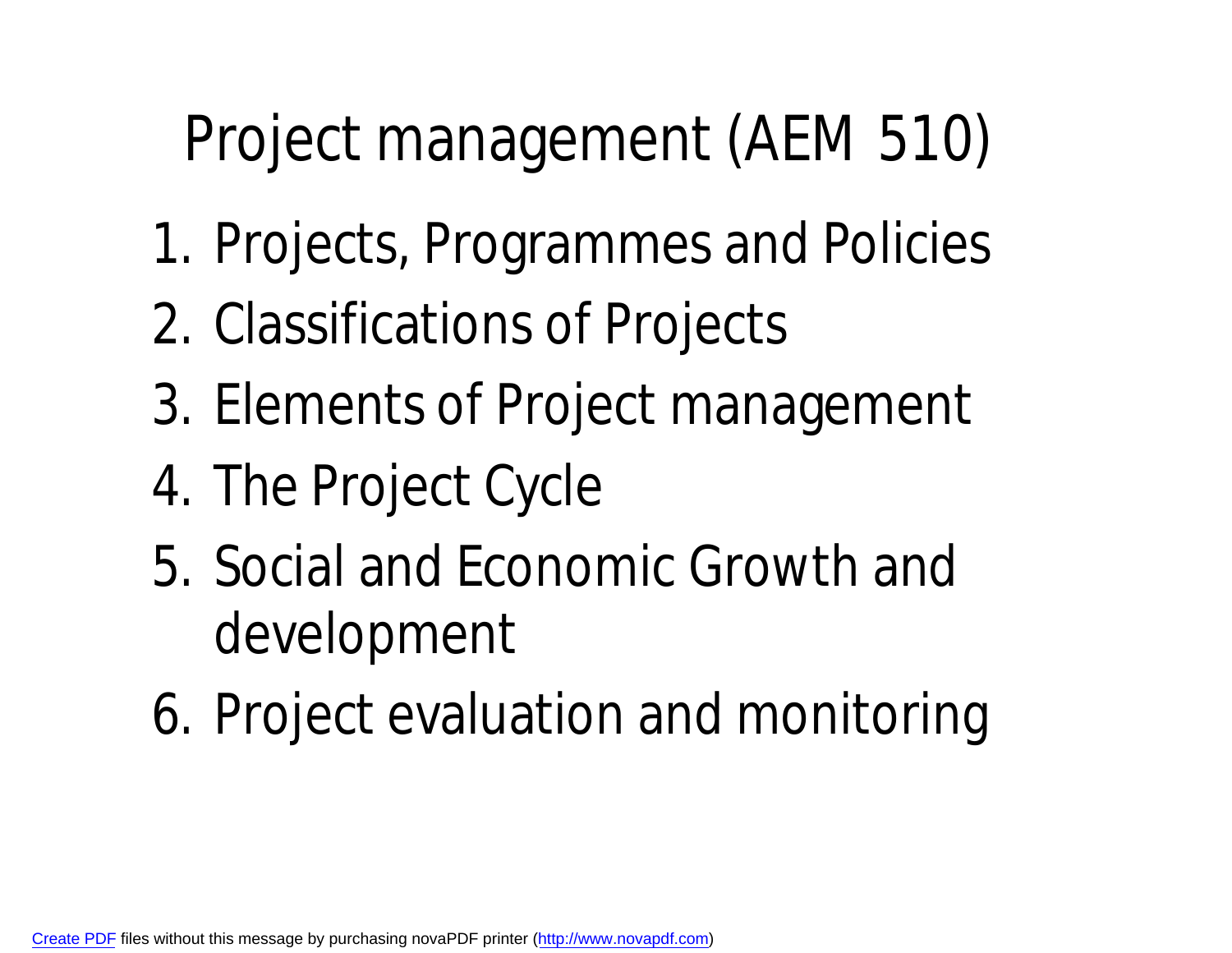## Issues in Project Management

- 1. Problem identification stage
	- The Various approaches-advantages and disadvantages
	- The Top-bottom approach
	- The Bottom-top approach
	- The community Driven Method
	- 2. Social Problems and economic challenges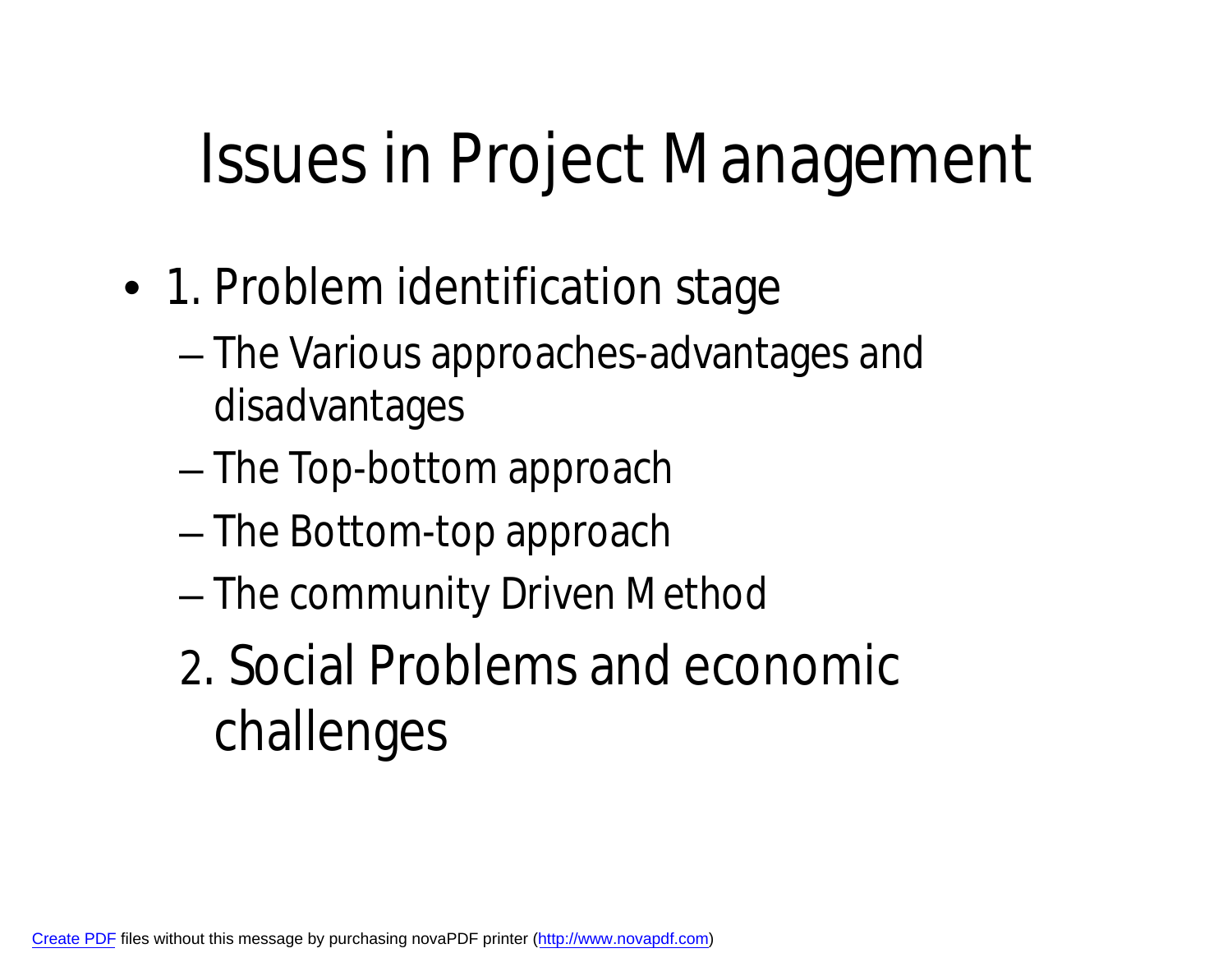# Project Financing and Refinancing

- Financing a project
- Sources of Finance for different types of Projects
- Concept of Time value of Money-Compounding and discounting
- Project Refinancing
- Economic and Financial assessment of Projects
- Private cost and benefits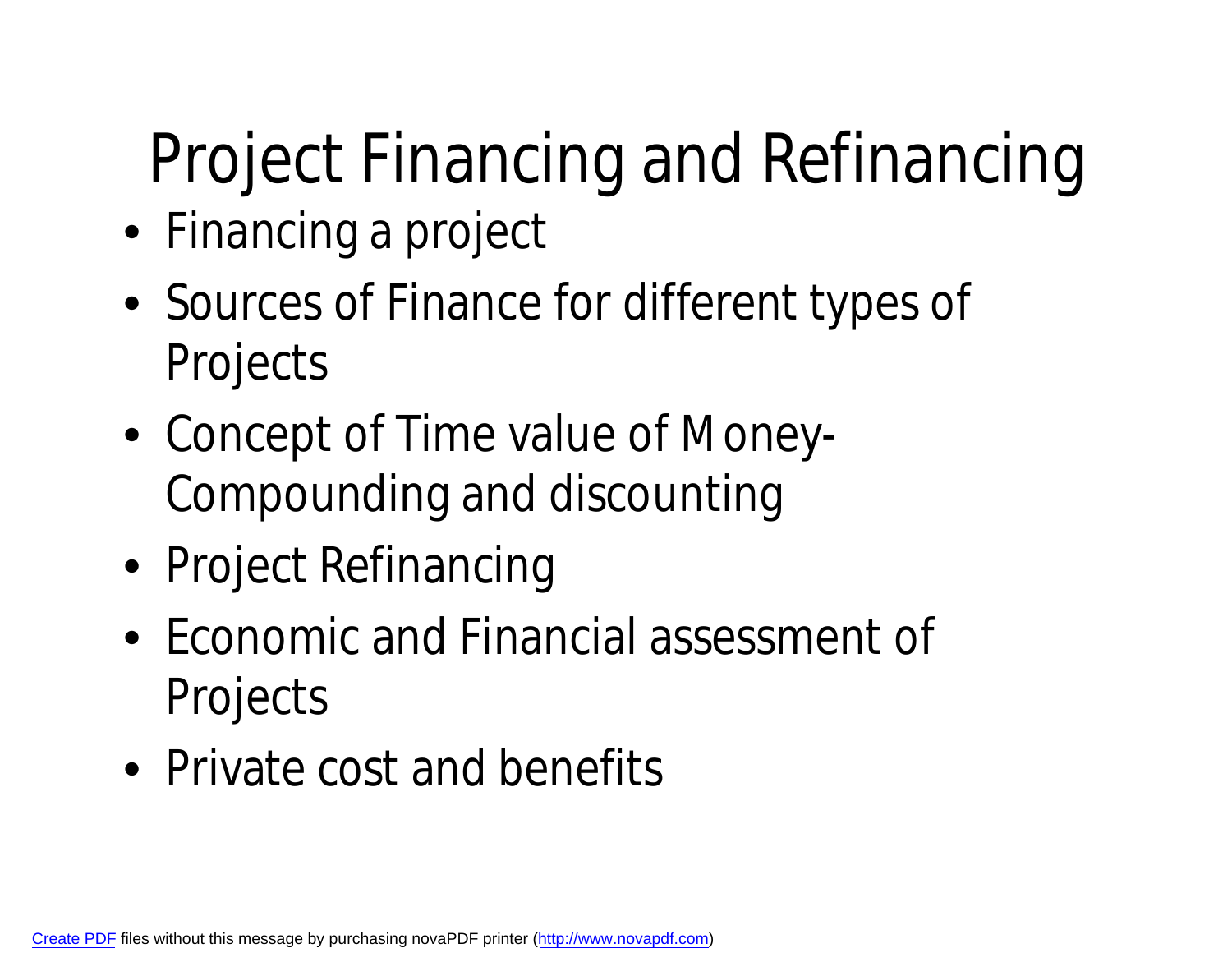## Project sustainability

#### **1. Elements of Sustainability**

- Economic viability
- Social relevance
- Ecologically reliable
- Environmentally friendly

#### **2. Project feasibility**

- Physical feasibility
- Economic feasibility
- Technological feasibility
- Legal feasibility
- Environmental feasibility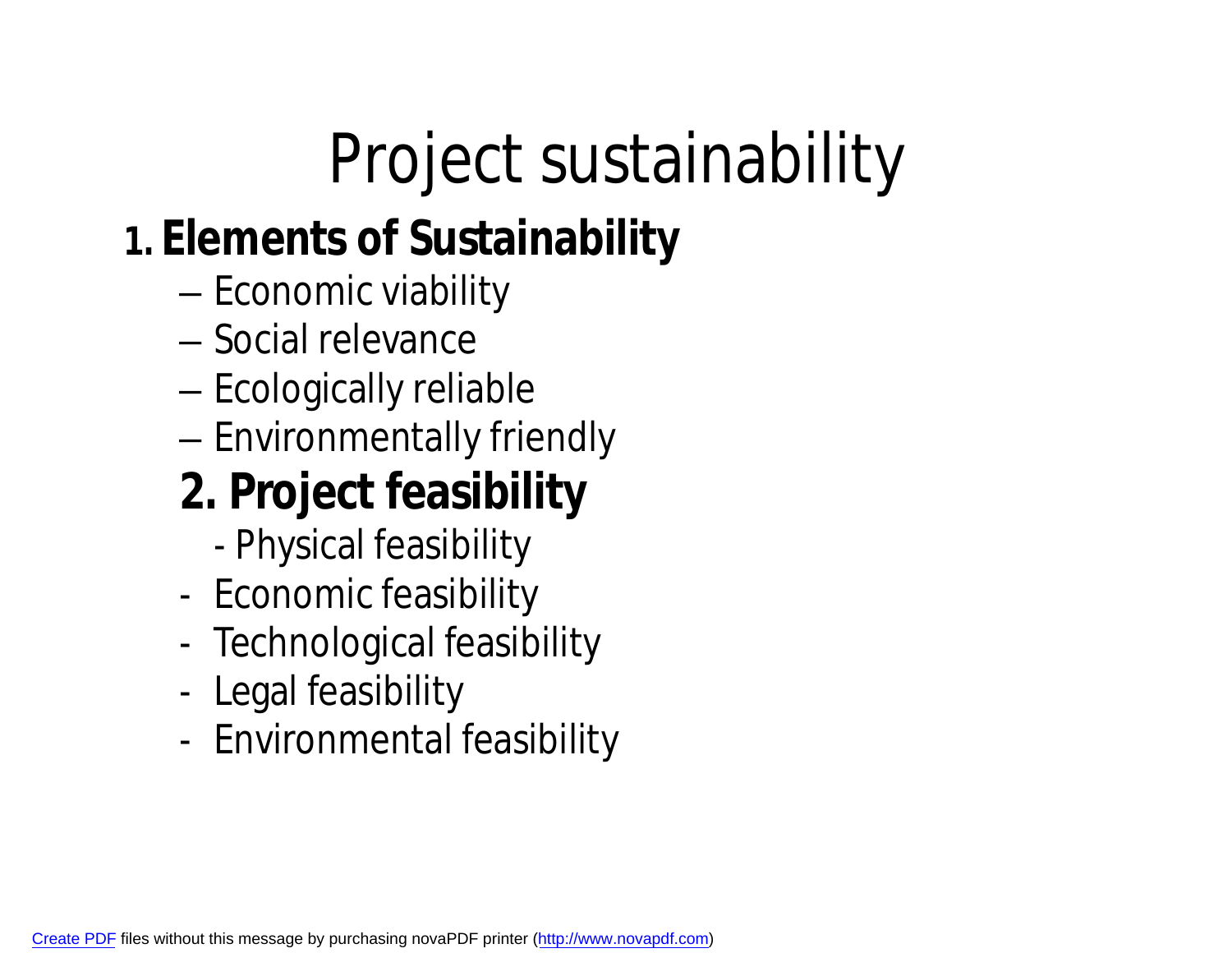## Project Logical framework

- The Concept of project logical framework
- The role of Project log frame
- Importance of log frame in project design and
- Sustainability and efficiency of Development Projects in log frame
- Designing a projects' logical framework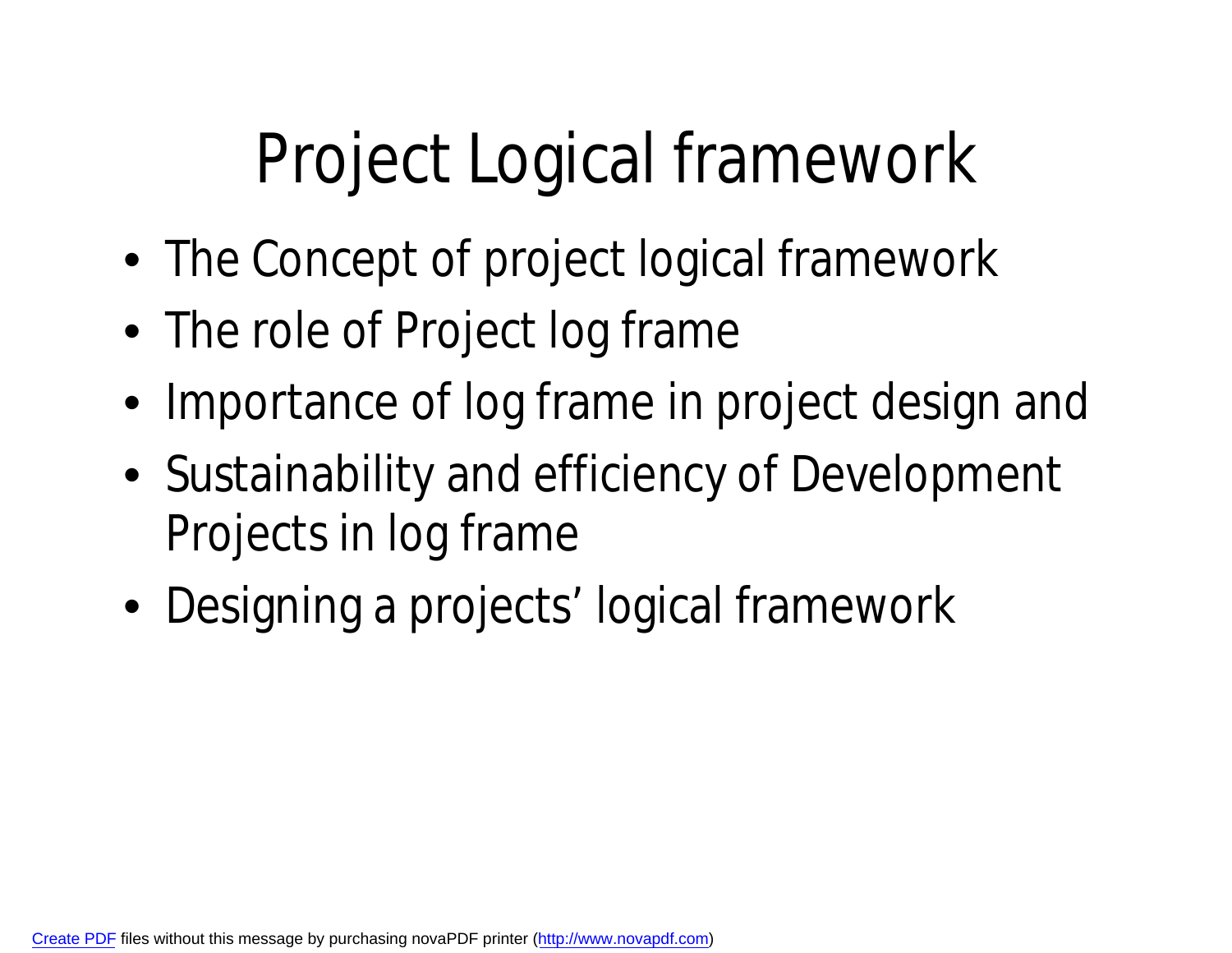## *Feasibility studies and Report*

- The Difference between Project feasibility study and the report
- The importance and elements of Feasibility study
- The pre-feasibility assessment
- Requirements and tools for the appraisal
- Outline of the feasibility report
- The uses/importance of the report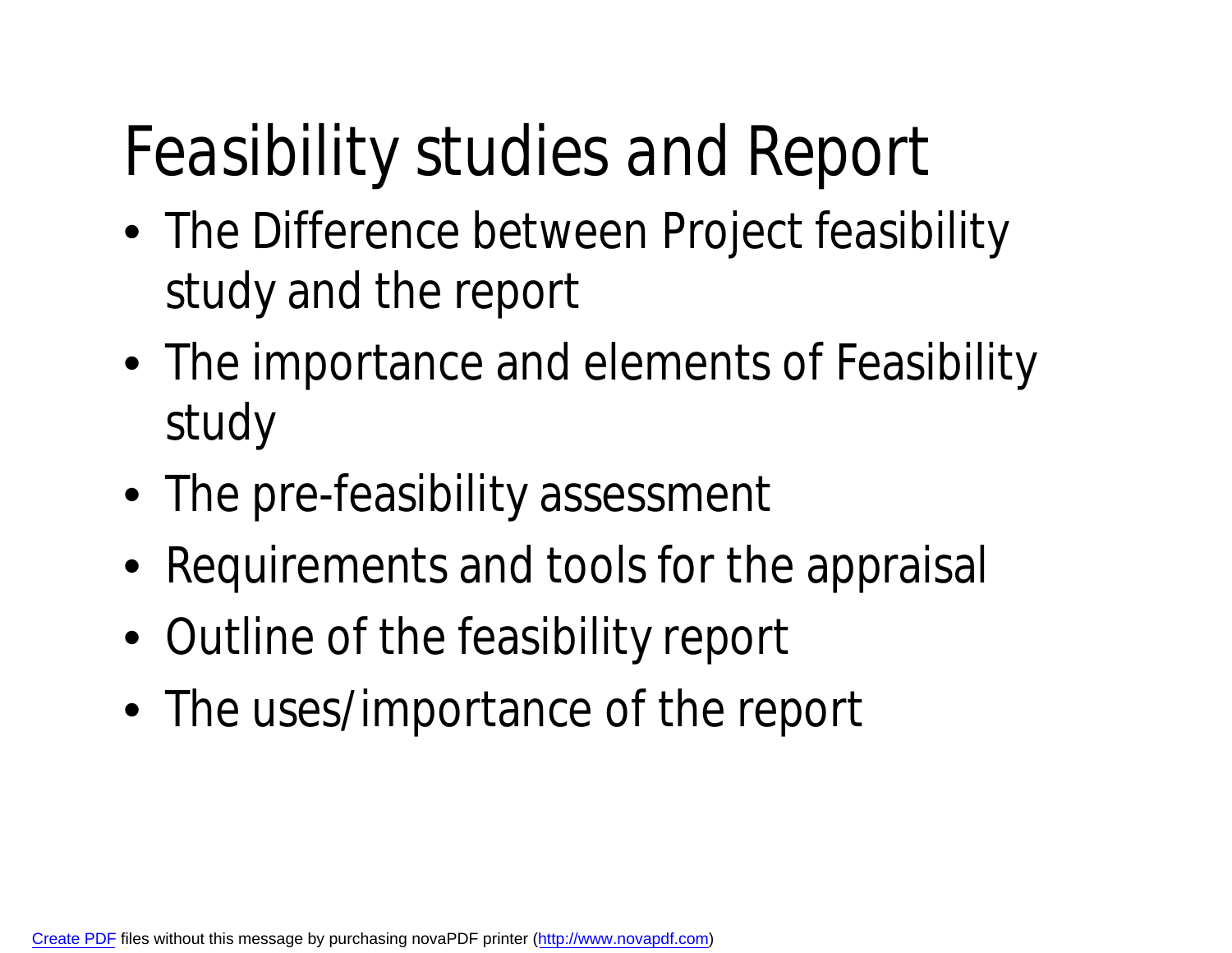## Measures of Project worth

- The Undiscounted measures
	- Payback period
	- The intuition method
	- Arithmetic average
- The Discounted measures
	- Net present Value
	- Benefit-cost analysis
	- Internal rate of return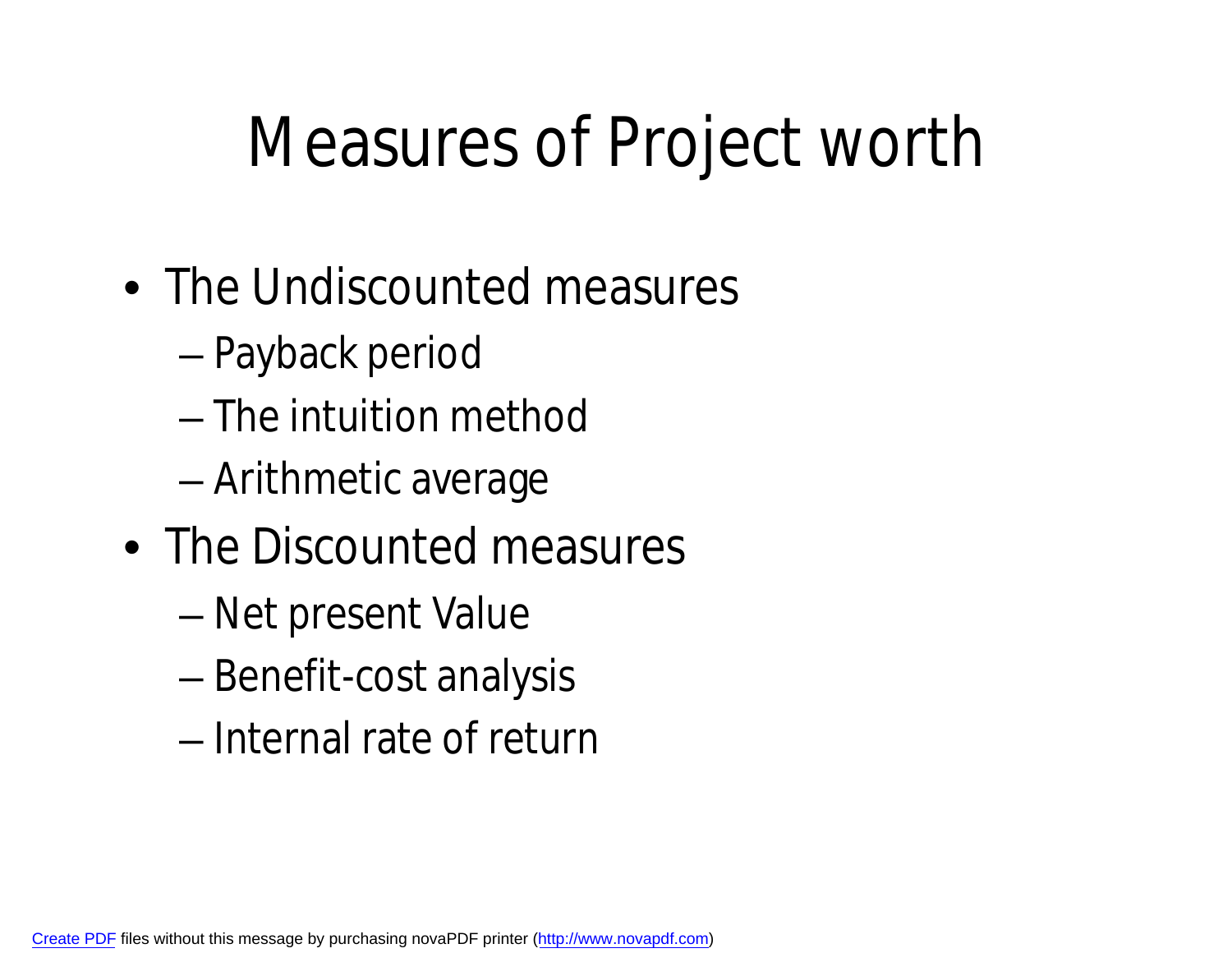### Programme Review and Evaluation **Technique**

- The concept of PERT
- Terminologies use in PERT review
- PERT Designs and flowcharts
- Advantages and Limitations of PERT
- Calculating optimum project completion time
- Valuation of post project inputs
	- The LIFO method
	- The FIFO method